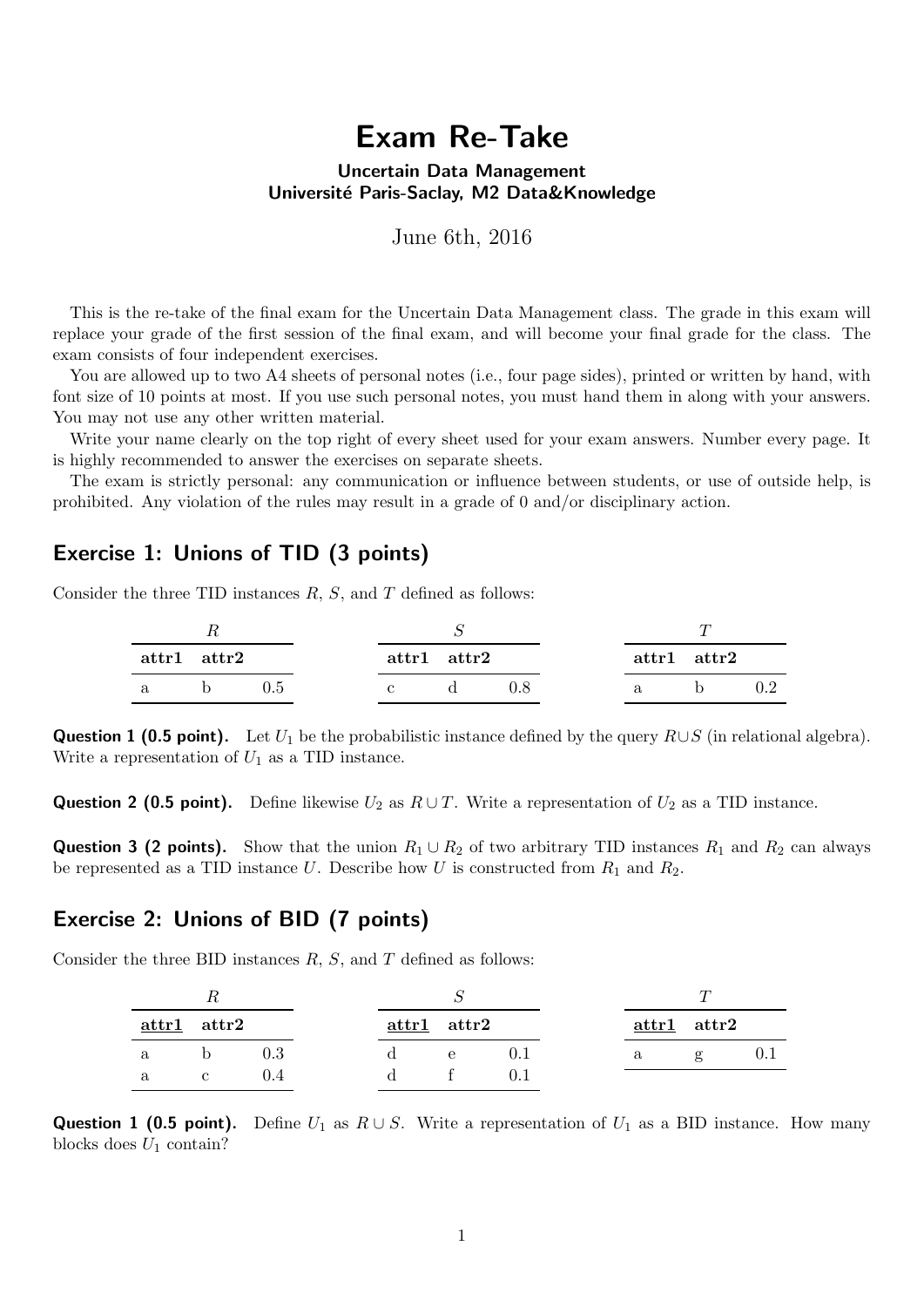**Question 2 (1.5 points).** Let  $U_2$  be  $R \cup T$ . Prove that  $U_2$  cannot be represented as a BID instance with key attr1.

**Question 3 (1 point).** Can  $U_2$  be represented as a BID instance over  $\text{attr1}, \text{attr2}$  but with some other choice of key attributes? If yes, write such a representation; if not, prove that there is no such representation.

**Question 4 (1 point).** Give two *different* BID instances  $R'$  and  $S'$  over the schema attr1, attr2 and with key **attr1** such that R' and S' both contain some common tuple t with some probability  $0 < p < 1$ , and yet  $R' \cup S'$  can be represented as a BID instance. Specifically, write a suitable choice of BID  $R'$  and  $S'$  and write the representation of their union  $R' \cup S'$  as a BID.

**Question 5 (1 point).** Let  $R_1$  and  $R_2$  be two arbitrary BID instances over the schema attr1, attr2 with key **attr1**. Give a characterization of when  $R_1 \cup R_2$  cannot be represented as a BID instance over this schema with this key. In other words, write a necessary and sufficient condition on  $R_1$  and  $R_2$  that holds if and only if  $R_1 \cup R_2$  cannot be represented as a BID instance with key **attr1**. You are not required to prove that your proposed condition is correct. (Hint: use the examples of questions 1, 2, and 4 to verify that your condition correctly classifies them.)

**Question 6 (1 point)** Given a BID instance W over attr1, attr2 with key attr1, we denote by  $\overline{W}$  the result of keeping the same tuples with the same probabilities, but changing the key attribute to be attr2 instead of **attr1**. For instance, remembering S from the beginning of the exercise, we define  $\overline{S}$  as:

|                | $\overline{S}$   |     |
|----------------|------------------|-----|
| $\text{attr1}$ | $\mathbf{attr2}$ |     |
| d              | е                | 0.1 |
| q.             |                  | 0.1 |

However, this operation is not always well-defined: i.e., it is not always possible to interpret its result as a BID instance. To illustrate this, give an example of a BID instance W over  $\text{attr1}, \text{attr2}$  with key  $\text{attr1}$  such that  $\overline{W}$  cannot be interpreted as a BID instance, and quickly explain why.

**Question 7 (1 point).** Remember the BID instance R defined at the beginning of the exercise. Design a BID instance W' over attr1, attr2 with key attr1 such that  $R \cup W'$  can be represented as a BID instance,  $\overline{W'}$  is well-defined (i.e., it is a BID instance), but  $\overline{R} \cup \overline{W'}$  cannot be represented as a BID instance. Use Question 5 to justify that your choice of  $W'$  satisfies these conditions.

### Exercise 3: Probabilistic Query Processing (6 points)

Consider the following TID instances:

| s              | m |       |
|----------------|---|-------|
| a.             | b | $p_1$ |
| a.             | Ċ | $p_2$ |
| b              | Ċ | $p_3$ |
| b              | d | $p_4$ |
| b              | e | $p_5$ |
| $\overline{c}$ | d | $p_6$ |
| C              | e | $p_7$ |
| e              | d | $p_8$ |

| m | t |       |
|---|---|-------|
| b | с | $r_1$ |
| Ċ | b | $r_2$ |
| C | d | $r_3$ |
| Ċ | e | $r_4$ |
|   |   |       |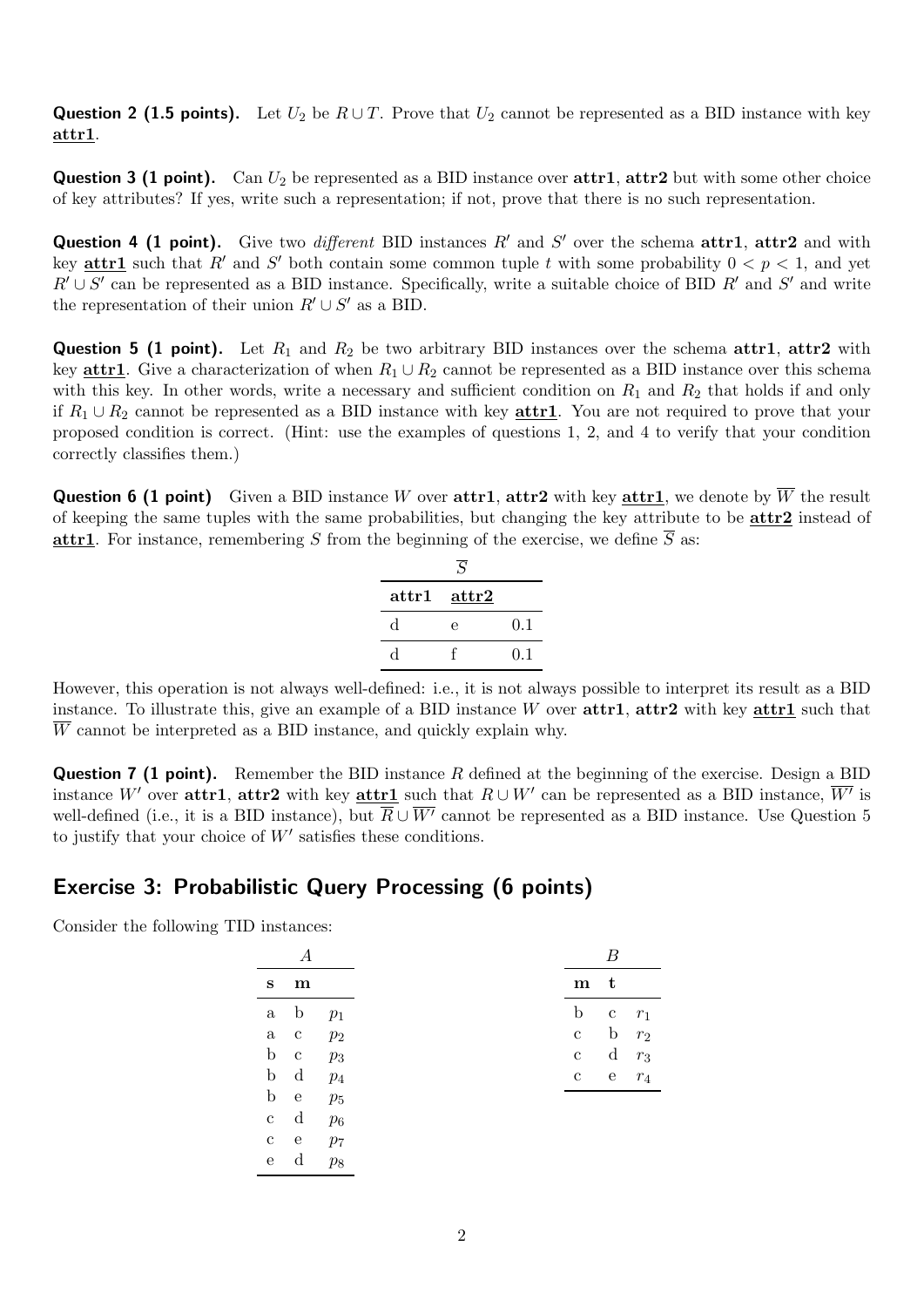**Question 1 (1 point).** Consider the following query in relational calculus:

$$
Q(s,t) := \exists x, y \; A(s,x) \land B(x,y) \land A(y,t).
$$

Write an SQL query that evaluates  $Q(a, e)$ .

**Question 2 (2 points).** We assign probabilistic events to the tuples in A and B as follows:

|              | m            |       |
|--------------|--------------|-------|
|              | a b          | $X_1$ |
| $\rm{a}$     | $\mathbf{c}$ | $X_2$ |
| $\mathbf b$  | $\mathbf{c}$ | $X_3$ |
| $\mathbf b$  | $\mathbf d$  | $X_4$ |
| $\mathbf b$  | $_{\rm e}$   | $X_5$ |
| $\rm{c}$     | $\mathbf d$  | $X_6$ |
| $\mathbf{c}$ | e            | $X_7$ |
| ${\bf e}$    | $\mathbf d$  | $X_8$ |

Consider again the query  $Q(a, e)$ . Write the lineage of the query, i.e., a Boolean formula in disjunctive normal form over the probabilistic events which evaluates to true iff the query is true when the corresponding facts are kept. Use this to write the probability  $Pr[Q(a, e)]$  that the query is true, as a function of the probability values  $p_1, \ldots, p_8, r_1, \ldots, r_4.$ 

**Question 3 (2 points).** Consider the query  $Q' := \pi_s(\sigma_{s= 'a' \vee s= 'b'}(A \bowtie B))$  in relational algebra, and the following plan for  $Q'$ :  $\pi_{\mathbf{s}}(\sigma_{\mathbf{s}=\mathbf{s}} \vee_{\mathbf{s}=\mathbf{b}}(A) \bowtie \pi_{\mathbf{m}}(B))$ . Compute  $Q'$  following this plan, detailing the steps on the instance represented above. Is it true that the probabilities obtained by evaluating the plan match the correct probabilities for the result of the query? Can the resulting relation be represented as a TID instance?

**Question 4 (1 point).** Consider the same plan as above in the general case, i.e., on any TID instance of the tables A and B. Is the plan safe in general? Briefly explain why or why not. What does this imply about the safeness of the query?

### Exercise 4: Reachability Queries (4 points)

In this exercise, we will consider reachability queries on probabilistic complete graphs. A *complete graph* of n nodes, denoted  $K_n$ , is a directed graph where there exists an edge from each node to each node of the graph (excluding self-loops, i.e., there is never an edge from one node to itself). We represent the graphs  $K_2$ ,  $K_3$ , and  $K_4$  below: